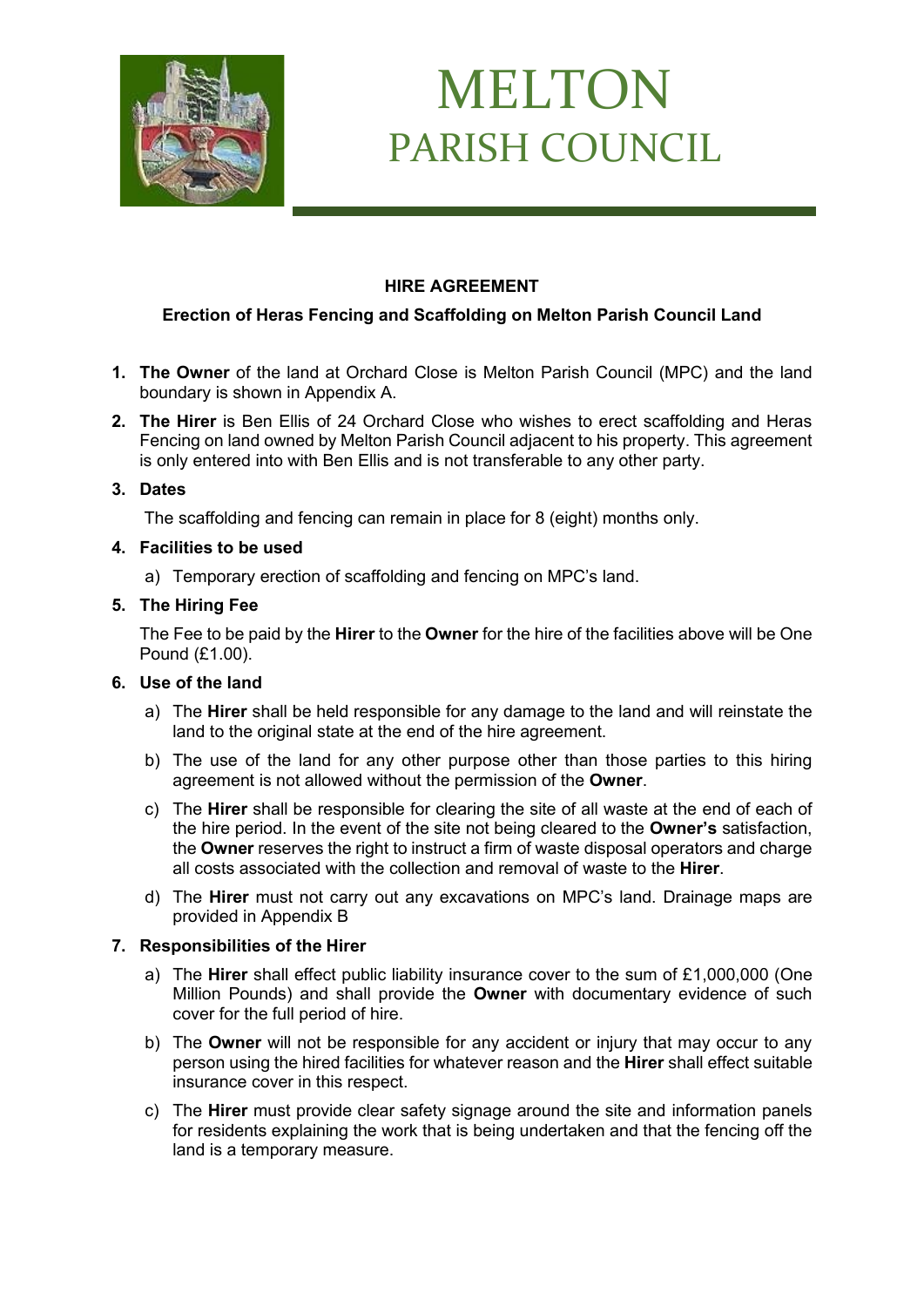#### **8. General Conditions**

- a) The terms listed above can only be varied following written application by the **Hirer** and the written acceptance by the **Owner** to any suggested variance.
- b) Regardless of any conditions stated in this agreement, the **Owner** reserves the right to take any action considered necessary to safeguard the security and welfare.
- c) The **Hirer** shall fully indemnify the **Owner** against all claims, demands, liabilities, losses, damages, proceedings, costs and expenses which may be brought against or incurred by the **Owner** as a result of any claim, accident or incident arising from this Agreement, subject to the **Owner** taking all reasonable steps to mitigate its loss.

| Signed:             |                                       |       |
|---------------------|---------------------------------------|-------|
| Name of Hirer       | <b>Ben Ellis</b>                      | Date: |
| Signed:<br>Position | <b>Clerk to Melton Parish Council</b> | Date: |
|                     |                                       |       |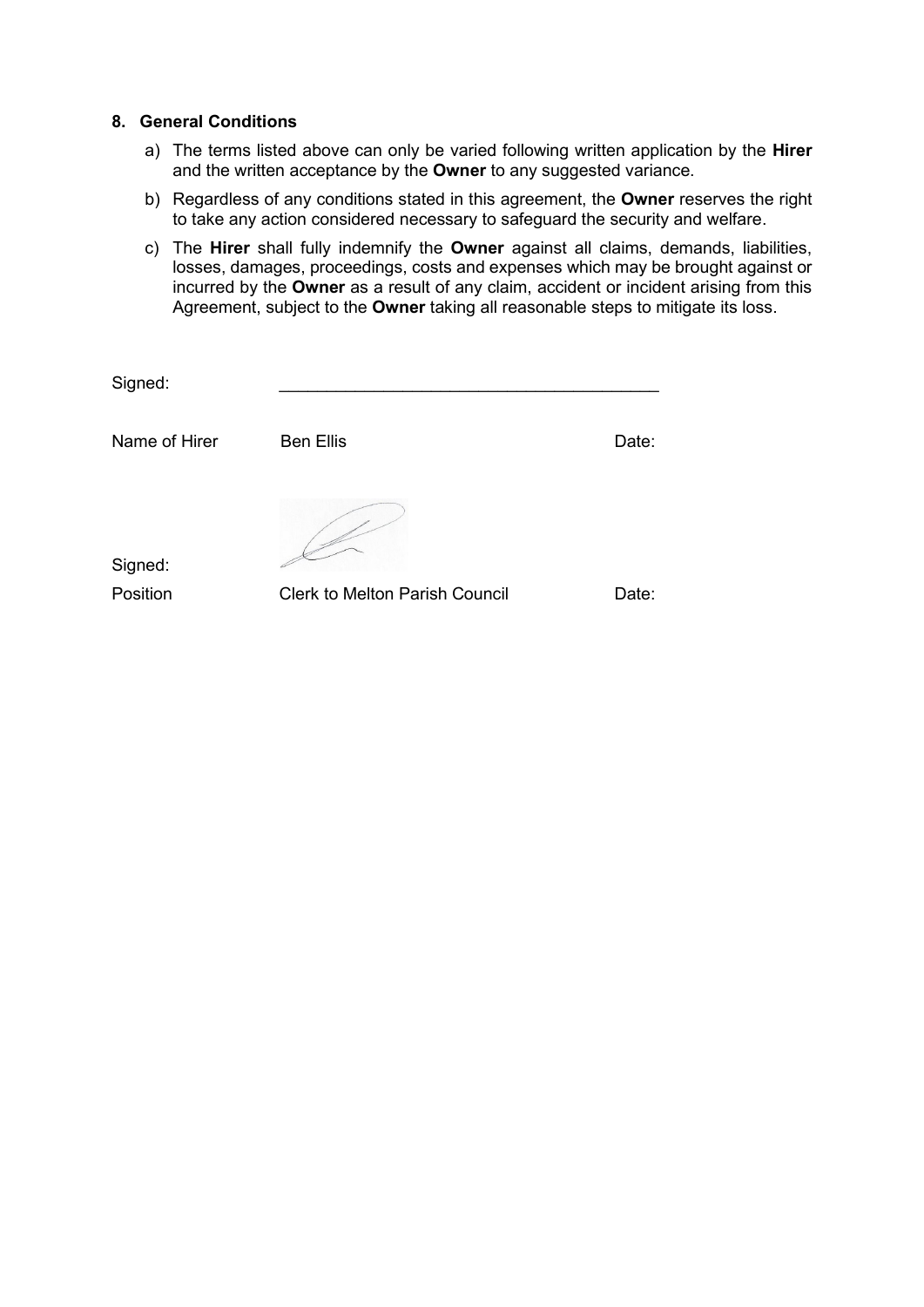## **Appendix A**

Image showing land owned by Melton Parish Council – boundary marked in red.



**Appendix B – Drainage Maps**